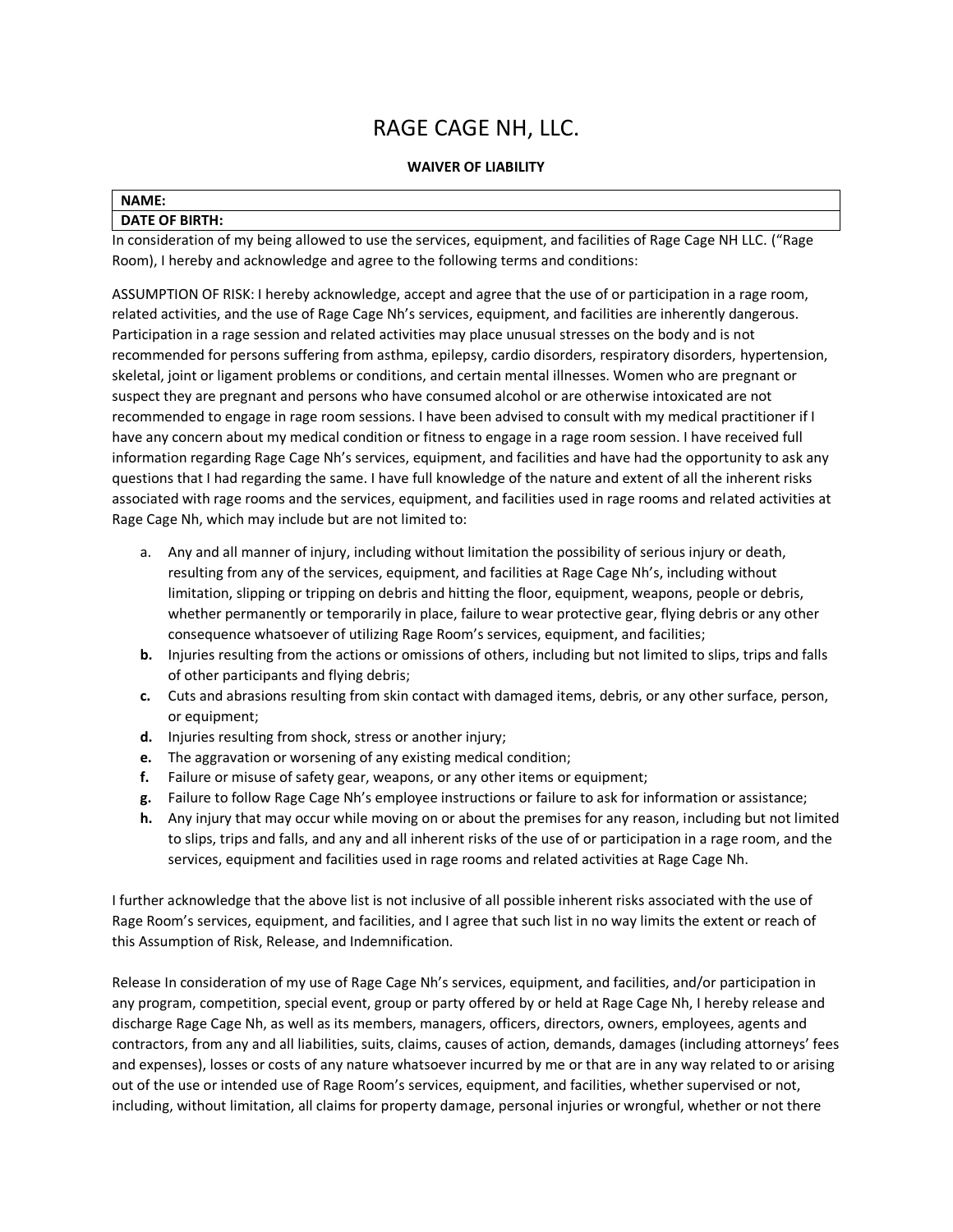are any allegations or charges of negligent acts or omissions on the part of any other parties, including Rage Cage Nh (collectively, the "Claims").

INDEMNIFICATION: I hereby agree to indemnify Rage Room, as well as its members, managers, officers, directors, owners, employees, agents and contractors, from any and all liabilities, suits, claims, causes of action, demands, damages, losses or costs of any nature whatsoever arising out of, or in any way relating to, my use of or movement in or throughout Rage Cage Nh's services, equipment, and facilities, whether or not there are any allegations or charges of negligent acts or omissions on the part of any other parties, including Rage Room.

I understand and agree that Rage Cage Nh and its personnel or staff reserves the right to deny access to its facilities to any individual, permanently or for a specified period of time, for any breach of Rage Room's policies, rules and regulations, for any conduct that is viewed as unsafe or inappropriate, or for any other reason whatsoever, whether disclosed or not. While using Rage Room's services, equipment, and facilities, I consent to Rage Cage Nh capturing any form of media containing my image, be it photo or video, and agree that any such media may be used for any and all purposes that Rage Room deems appropriate in its sole and absolute discretion. Rage Cage Nh may add my email address to their mailing list for Rage Room updates and promotions.

This agreement shall be effective and binding upon my heirs, next of kin, executors, administrators and assigns, in the event of my death or incapacity. By signing this agreement, I waive the right to bring a court action to recover damages or obtain any other remedy for any injury to myself or death, or any damages to my property, however caused, arising out of my use of or movement in or throughout Rage Room's services, equipment, and facilities, now or any time in the future, whether or not there are any Sensitivity: General/Internal allegations or charges of negligent acts or omissions on the part of any other parties, including Rage Room. I agree to pay for any and all reasonable attorneys' fees and expenses incurred by Rage Cage Nh as a result of any claims made by me or on my behalf in contravention of this agreement.

I am at least 18 years of age and legally competent to sign this agreement. This Assumption of Risk, Release and Indemnification shall be effective and binding upon me and upon my assigns, heirs, representatives, executors and administrators. If I am under the age of 18, this release must also be signed and filled out below by my parent or guardian.

My participation in this activity is purely voluntary, and I elect to participate despite the risks described herein. I certify that I have adequate insurance to cover any injury or damage I may cause or suffer while participating, or I will otherwise agree to bear the costs of such injury or damage. I further certify that I have no medical or physical conditions which interfere with my ability to participate safely in the use of Rage Room's services, equipment, and facilities, or else I am willing to assume and bear the costs of all risks that may be created, directly or indirectly, by any such condition.

I agree that the validity and enforceability of this release of liability and assumption of risk will be governed by the laws of the State of New Hampshire, without regard to its conflict of law rules, and venue for any proceedings regarding this agreement shall be in the state courts located in Hillsborough County, New Hampshire. I agree that if any portion of this agreement is found to be void or unenforceable, the remaining portions shall remain in full force and effect.

I have had sufficient opportunity to read this entire document, as well as the opportunity to ask questions about this document if I have any. By signing this agreement, I acknowledge that if anyone is hurt or property is damaged while I am on the premises, I may be found by a court of law to have waived my right to maintain a lawsuit against Rage Cage Nh's, as well as its members, managers, officers, directors, owners, employees, agents and contractors, on the basis of any claim from which I have released them herein.